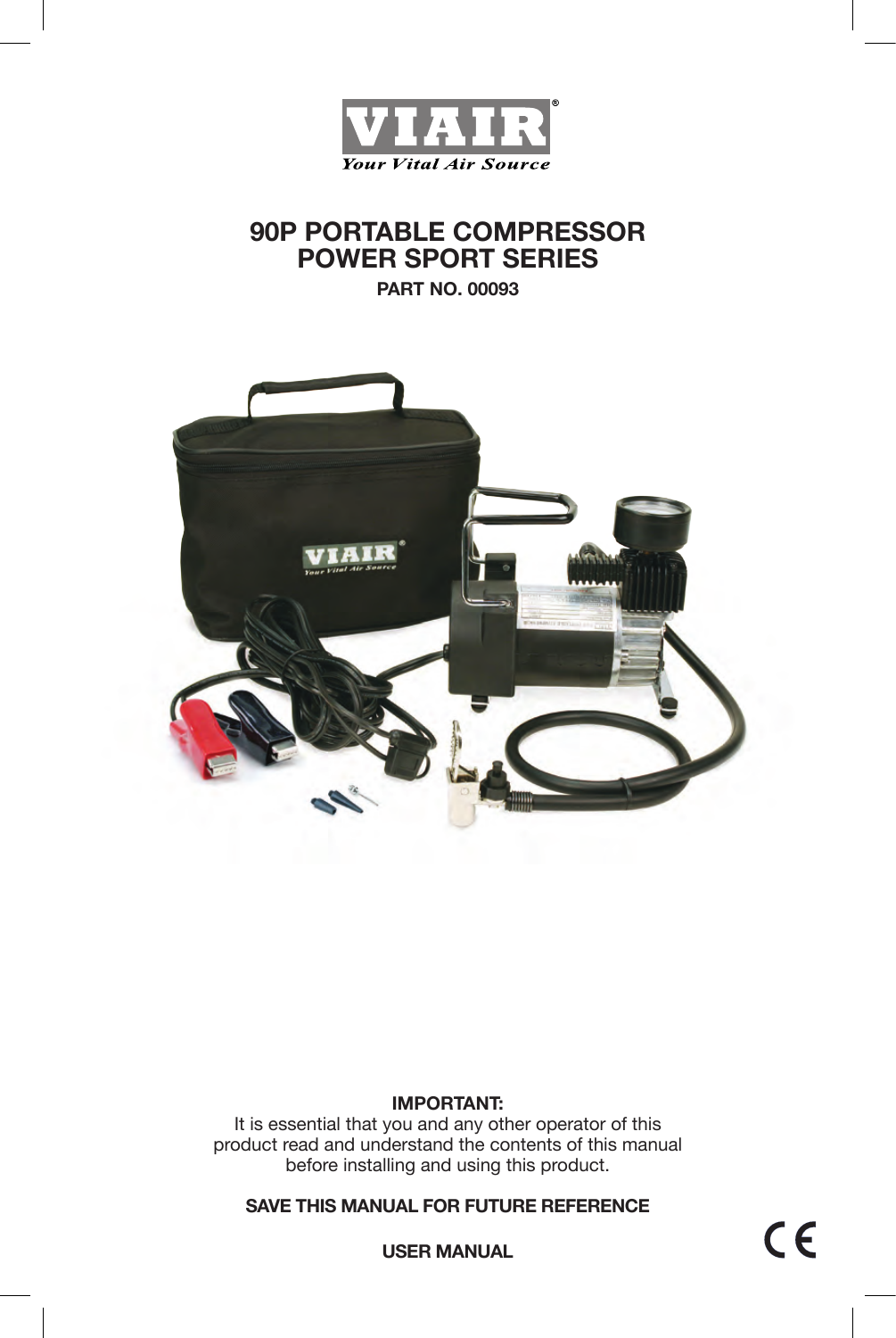#### **90P PORTABLE COMPRESSOR**

Please read this instruction manual carefully prior to operating this product. Pay particular attention to the **CAUTION** and **WARNING** statements in this manual. Failure to comply with these instructions could result in personal injury or property damage. Retain these instructions for future reference.

### **DESCRIPTION:**

**This portable oil-less air compressor is designed to operate by attaching the heavy duty battery clamps to your vehicle's battery while engine is on.** The unit comes equipped with a pressure gauge and a 3 pc. set of inflation tips. It can be used for inflating tires, sports balls, or topping off pressure for single person tube rafts and air mats, and hundreds of other uses.

# **IMPORTANT SAFETY INSTRUCTIONS:**

**CAUTION:** The compressor has been designed to provide long-term, trouble-free operation. To reduce risk of electrical shock or electrocution and to prevent damage to your compressor, follow these simple quidelines:

- 1. Do not disassemble. Do not attempt to repair or modify this unit. Refer to qualified service agencies for all service and repairs.
- 2. Never allow children to operate this compressor. Close supervision is necessary when this compressor is being used near children.
- 3. This compressor will become very hot during and immediately after use. Do not touch any part of this compressor with bare hands, other than the ON/OFF switch and carry handle, during or immediately after use.
- 4. Provide sufficient cooling time before storing the unit.
- 5. Never operate the compressor near fire, flammable gas or liquid.
- 6. There are no user-serviceable parts in this unit, no lubrication is required.
- 7. Do not pump anything other than atmospheric air.
- 8. Never use this product while sleepy or drowsy.
- 9. Be sure the unit's power switch is in the OFF position when not in use.
- 10. Use only in well ventilated areas.
- 11. This air compressor is equipped with an Automatic Reset Thermal Protector, and can automatically restart after the thermal protector resets.
- 12. Always cut off power source when thermal protector becomes activated. After allowing the compressor to cool off for about 30 minutes, you can safely resume usage of the air compressor by turning on the air compressor.
- 13. The unit should be used only in dry environment. Protect the unit from rain, snow or other sources of moisture.
- 14. Never carry the air compressor by the hose or power cord.
- 15. Never point air nozzle towards another person or any part of the body.
- 16. Inflate items only to their manufacturer's recommendations pressures. Do not leave air compressor running unattended. It could burst tires or other items.

**USER MANUAL**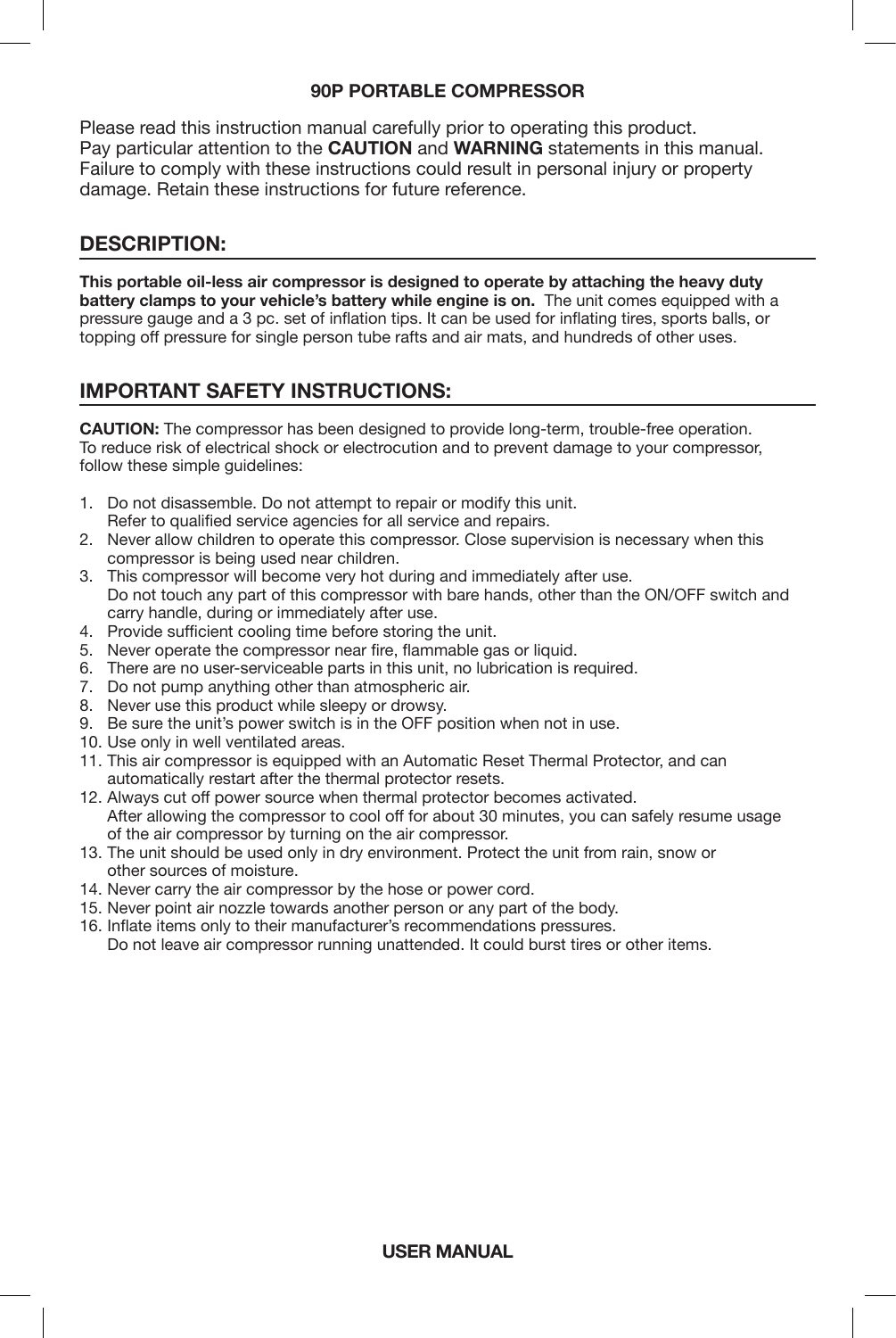#### **90P PORTABLE COMPRESSOR**

# **FEATURES:**

- 1. Heavy duty, gearless, direct driven motor.
- 2. Low noise operation (67dB).
- 3. Equipped with automatic reset thermal overload protector.
- 4. Piston type compressor.
- 5. Includes a full set of nozzle adapters.
- 6. Oil-less design, maintenance free.
- 7. Compact size for easy carrying and storage.
- 8. High strength stainless steel valves.
- 9. Anodized aluminum alloy cylinder.
- 10. Durable high performance Piston Ring.
- 11. Deluxe carry bag.
- 12. 5-ft heavy duty heat-resistant rubber hose with built-in push button bleeder valve.
- 13. Dual battery clamps with 30-amp fuse holder.

# **OPERATING INSTRUCTIONS:**

**IMPORTANT:** Engine must be running while using this compressor.

Before attaching air compressor's power cord to power source, check to make sure that the ON/OFF switch of your compressor is in the **OFF** position. Attach the Positive battery clamp (Red) to the Positive terminal of the battery and the Negative battery clamp (Black) to the Negative terminal of the battery.

**CAUTION:** Your Portable Air Compressor is Moisture and Dust Resistant, but NOT WATER OR DUST PROOF. Never place compressor in soft sand while running the compressor. Vibration from the compressor will cause the compressor to settle into soft sand, resulting in compressor drawing in foreign particles. Never expose compressor to water while running the compressor.

**This air compressor comes with 5 ft. heavy-duty heat-resistant rubber hose with push button bleeder chuck. The inflation/deflation hose can be used for both airing up and airing down. Please familiarize yourself with the following different functions of this versatile air tool:**

#### *TIRE INFLATION:*

- 1. Push the tire chuck, with the lever in the upright position, down over the tire valve stem and then push the lever down to lock in place.
- 2. Check to make sure the push button bleeder valve is disengaged.
- 3. Turn compressor switch to ON position to begin inflation. When desired pressure is reached, turn compressor OFF.

**CAUTION:** To avoid over inflation, never exceed recommended pressure on articles to be inflated. Bursting can cause serious injury.

### *HANDS-FREE CONTINUOUS AIR DOWN:*

- 1. Push the tire chuck, with the lever in the upright position, down over the tire valve stem and then push the lever down to lock in place.
- 2. Push the bleeder valve button down to engage lock.
- 3. When desired pressure is reached, press bleeder valve button to disengage lock.

**IMPORTANT:** Make sure compressor sits upright while operating compressor. Do not operate compressor in any other position. Avoid tugging at compressor to move it. Instead, move compressor to the same side of vehicle as tires that are being aired up.

Always make sure the Portable Compressor's 12ft. power cord is uncoiled and fully extended when using your air compressor to avoid overheating the power cord.

### **USER MANUAL**